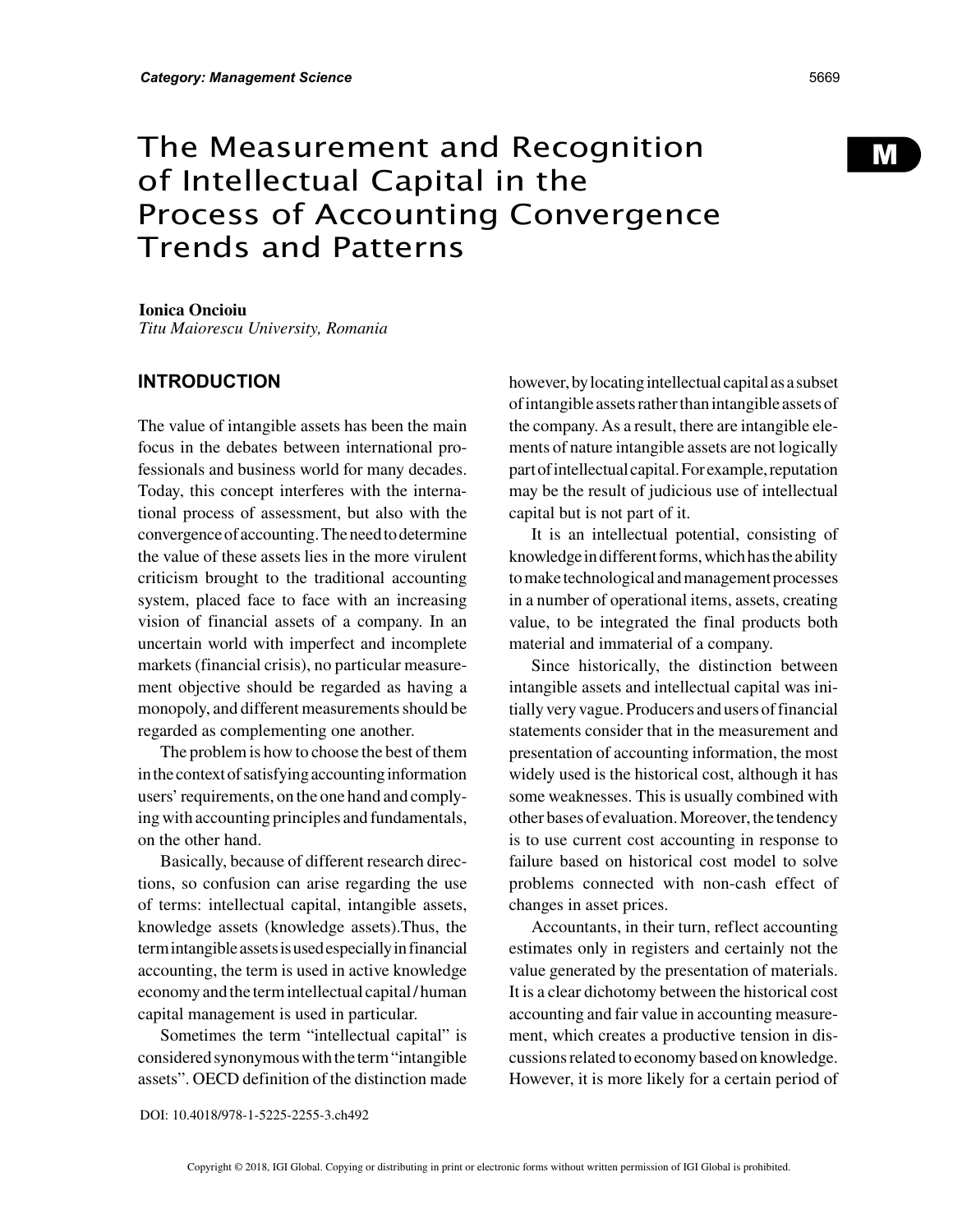time to develop both paradigms in parallel and then become convergent, thus solving the paradox of intangible asset valuation.

# **BACKGROUND**

In recent decades there was an idea almost unanimous on the growing importance of intellectual capital. It is said more often today "intellectual capital is the engine of the new economy" or , knowledge and information" is the most valuable commodity. The new economy is recognized as an economy in which companies value lies in the knowledge and skills of managers / employees rather than tangible assets value.

Also, many economists have stressed the importance of intellectual capital as a production factor in comparison with traditional assets. There are two theories on economic growth: the theory of neo-classical growth theory exogenous and endogenous growth. Intangibles reflect different endogenous model.

According to endogenous growth model of production is defined as a function dependent accumulation of immaterial (intangible). Over time, permanent growth is possible only if the intangible capital stock changes virtually forever.

Management problem that intangible asset is not new, and the problem of , intellectual capital" is the last line developed in knowledge management.

The Norwegian Government has funded a research project to develop a model of skill capital of the company, he was later involved in an ISO-type certification process that included intellectual capital.

In all these experimental projects prevailing spirit of participation rather than a theoretical development, but current area of interest in intellectual capital research includes: the creation and management of intellectual capital, understanding how best to measure intellectual capital.

Scientists Pierre and Martory (2000) are indicating that "the scientific literature and official texts do not have clear definitions for the notion of intangible asset. Most authors prefer to make a simple list of all the main components while accounting official texts define this vague notion. In fact, the general definitions quickly become useless due to their very little analytical and more precise definitions prove to be too limited to particular cases".

Regarding the practical need of these measurements it can be supported by an international study on measuring the importance of intellectual capital in the businesses, led by Arthur Andersen in 1998 and held within the 368 companies in Europe, North America and Asia. The results of this study can be summarized as follows:

- The majority of respondents are convinced that reports on intellectual capital will increase quantitatively;
- Almost three quarters of respondents have already tried the organizations they lead, at least two non-financial measurement models;
- The majority believes that the assessment firm's intellectual capital can be increased based on organizational performance;

Similar studies have been done so in 1998 a study conducted by Watherhouse and Svendsen (Measuring What People Know) and conducted on a sample of 114 top managers of the largest Canadian companies found that measuring intellectual capital is considered as a basic strategic condition and the company's management should constantly reported, as often as other non-financial measurements such as innovation, product quality, customer relationships with investors and business partners, community relations, the effects company activities on the environment. Of all these non-financial measurements, the respondents were considered the least satisfied in terms of indicators that capture the firm's intellectual capital.

However, in the '90s, new methodologies for measuring expression and intellectual capital have been developed and applied, such as "Value Platform" – developed by Dow Chemical – "Intangible